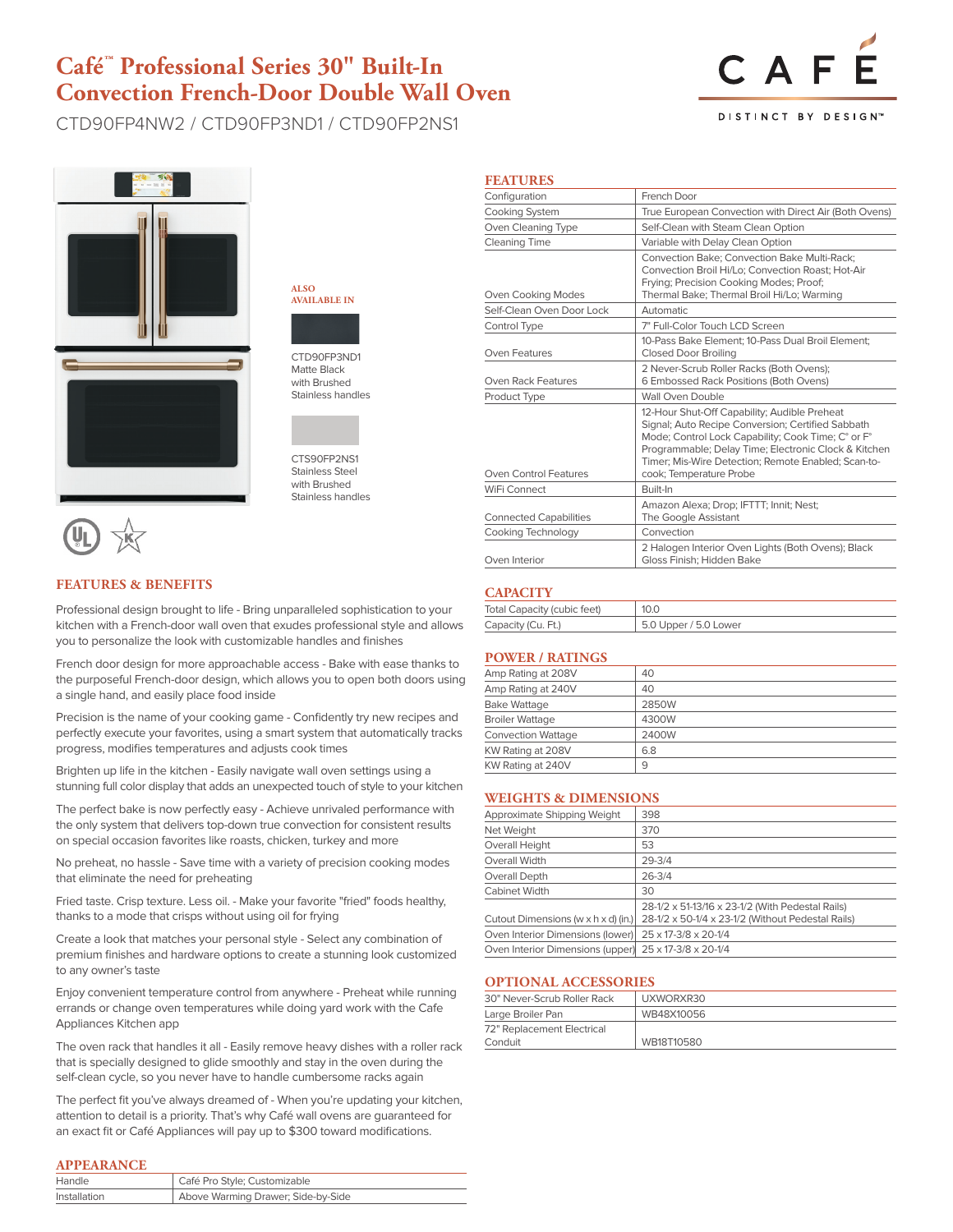# **Café™ Professional Series 30" Built-In Convection French-Door Double Wall Oven**

CTD90FP4NW2 / CTD90FP3ND1 / CTD90FP2NS1



#### **WARRANTY**

| Parts warranty | Limited 1-year entire appliance       |
|----------------|---------------------------------------|
| Labor warranty | Limited 1-year entire appliance       |
| Warranty notes | See written warranty for full details |

#### **DIMENSIONS AND INSTALLATION INFORMATION (IN INCHES)**

Most 30" Wall Cabinets can be used with this unit

**Note:** These ovens are not approved for stackable installations. Cabinets installed adjacent to wall ovens must have an adhesion spec of at least a 194°F temperature rating.

Door handle protrudes 2-1/2" from door face. Cabinets and drawers on adjacent 45° and 90° walls should be placed to avoid interference with the handle.

# **Electric wall ovens are not approved for installation**  F **with a plug and receptacle. They must be hard wired**  in accordance with installation instructions.

#### **Installation Information:**

Before installing, consult installation instructions packed with product for current dimensional data and for alternate installation options.

**Note:** A minimum gap of 14" from either side of the wall oven to an adjacent 45 or 90 cabinet, drawer or was is required to avoid interference with the opening of the doors. The handles protrude 2-1/2" from the door face.

Countertops may need to be notched on either side of the wall oven to avoid interference with the opening **A** of the doors.

#### THIS MODEL IS NOT APPROVED FOR **FLUSH-MOUNT INSTALLATION 50-1/4" MIN.**  $m_{\rm e}$



F - Overall width **29-3/4"**

level with bottom of cutout

| k 4 or<br>uivalent runners                                                       |                                          | Y                                                                                                                                                                        |                 |
|----------------------------------------------------------------------------------|------------------------------------------|--------------------------------------------------------------------------------------------------------------------------------------------------------------------------|-----------------|
| vel with bottom of cutout<br>d flush with sides of cutout<br>solid bottom floor. |                                          |                                                                                                                                                                          | <b>TOP VIEY</b> |
| в.<br>30"<br>$1 - 1/4"$<br>3/4"<br>$1 - 1/4"$<br>$23 - 1/2"$<br>53"<br>29-3/4"   | Cutout width<br>28-5/8"<br>A<br>c<br>30" | Cutout height<br>50-1/4" MIN.<br>without pedestal<br>51-13/16" MIN.<br>51-15/16" MAX.<br>with pedestal<br>Minimum<br>cutout location<br>12" (30.48 cm)<br>from the floor |                 |





**DIMENSIONS AND INSTALLATION INSTRUCTIONS ARE SHOWN IN INCHES**